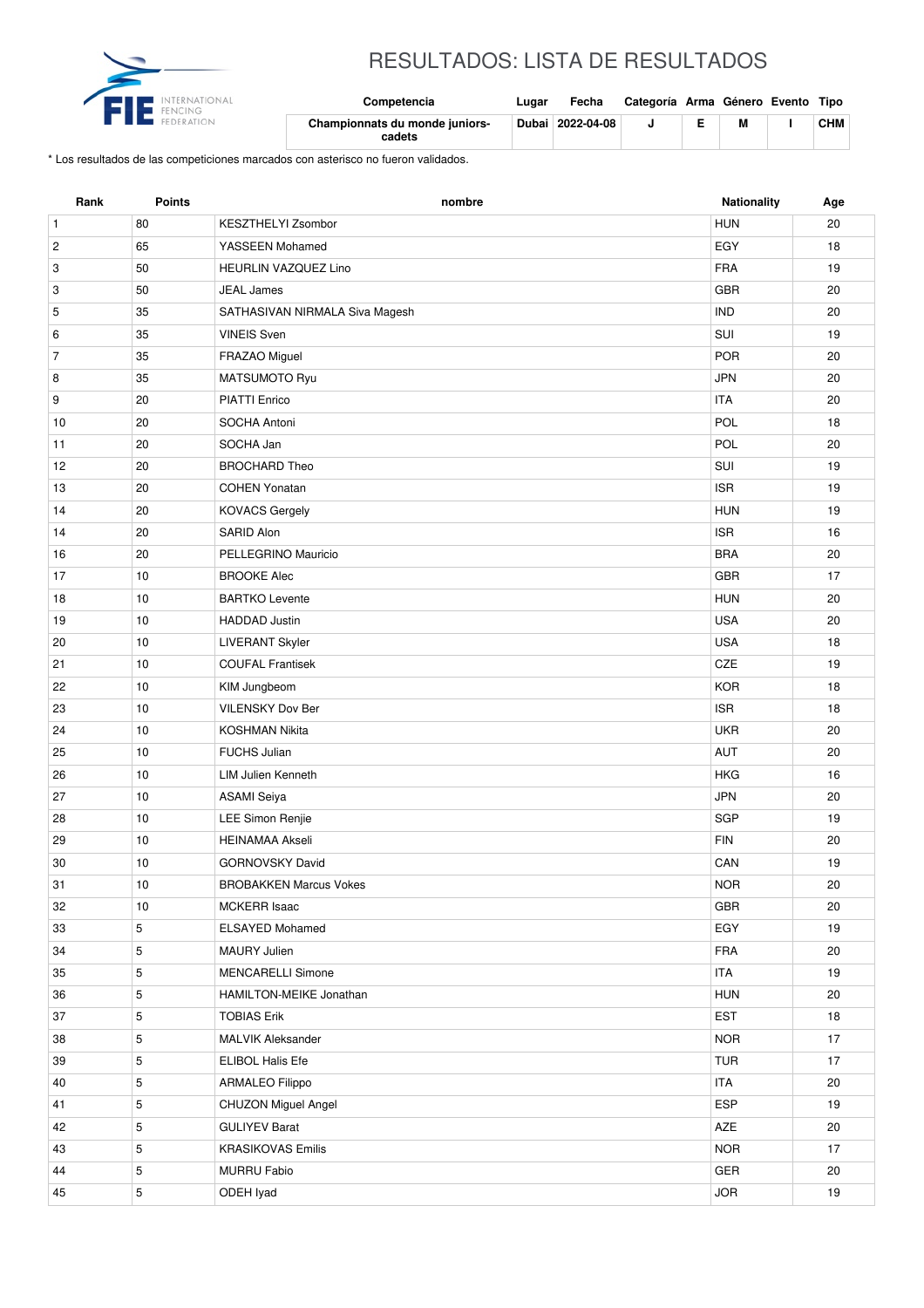| Rank | <b>Points</b> | nombre                     | <b>Nationality</b> | Age |
|------|---------------|----------------------------|--------------------|-----|
| 46   | 5             | <b>LAASIK Oliver</b>       | <b>EST</b>         | 17  |
| 47   | 5             | SAKATO Hidemasa            | <b>JPN</b>         | 19  |
| 48   | 5             | <b>LAWSON Henry</b>        | <b>USA</b>         | 18  |
| 49   | 5             | <b>ELSAYED Mahmoud</b>     | EGY                | 17  |
| 50   | 5             | JOVANOVIC Jovan            | SRB                | 18  |
| 51   | 5             | LOMBANA MARTINEZ Simon     | COL                | 20  |
| 52   | 5             | <b>TAFENAU Kasper</b>      | EST                | 19  |
| 52   | 5             | <b>TINNIKOV Georgiy</b>    | KAZ                | 17  |
| 54   | 5             | SITO Jian Tong             | SGP                | 19  |
| 55   | 5             | MYKYTENKO Dmytro           | <b>UKR</b>         | 20  |
| 56   | 5             | LAU Yee Hang               | <b>HKG</b>         | 20  |
| 57   | 5             | <b>IVAKIMOV Vasil</b>      | <b>BUL</b>         | 18  |
| 58   | 5             | <b>FEINBERG Gabriel</b>    | <b>USA</b>         | 19  |
| 59   | 5             | <b>NAIMOV Avezbek</b>      | <b>UZB</b>         | 19  |
| 60   | 5             | LAMBREY MESSIKA Yehonathan | <b>ISR</b>         | 18  |
| 61   | 5             | <b>DIANE Alban</b>         | <b>FRA</b>         | 20  |
| 62   | 5             | <b>BAE Junhyeok</b>        | <b>KOR</b>         | 20  |
| 63   | 5             | <b>REIJNAERS Finian</b>    | <b>BEL</b>         | 19  |
| 64   | 5             | STOYCHEV Radoslav          | <b>BUL</b>         | 19  |
| 65   | 2,5           | <b>SALM Markus</b>         | <b>EST</b>         | 18  |
| 66   | 2,5           | FEDOTOV Alexandr           | KAZ                | 19  |
| 67   | 2,5           | SAMOILOV Roman             | <b>UKR</b>         | 18  |
| 68   | 2,5           | <b>KYKKANEN Robert</b>     | <b>FIN</b>         | 19  |
| 69   | 2,5           | <b>ALAKKAS Omar</b>        | <b>KSA</b>         | 20  |
| 70   | 2,5           | PLANOJEVIC Jakov           | SRB                | 18  |
| 71   | 2,5           | DE LOS MOZOS Javier        | ESP                | 20  |
| 72   | 2,5           | <b>FORTIN Paul</b>         | <b>FRA</b>         | 20  |
| 72   | 2,5           | MUMINOV Mirzoulugbek       | <b>UZB</b>         | 19  |
| 74   | 2,5           | <b>KELLY Christopher</b>   | <b>SWE</b>         | 19  |
| 75   | 2,5           | <b>URBAN Piotr</b>         | POL                | 19  |
| 76   | 2,5           | <b>KORNIIENKO Lev</b>      | <b>UKR</b>         | 20  |
| 77   | 2,5           | HAURI lan                  | SUI                | 20  |
| 78   | 2,5           | <b>MATOUSEK David</b>      | CZE                | 18  |
| 79   | 2,5           | <b>BONAGA Nicolo'</b>      | <b>ITA</b>         | 20  |
| 80   | 2,5           | STANGE Jakob               | GER                | 17  |
| 81   | 2,5           | <b>WALACH Wiktor</b>       | POL                | 19  |
| 82   | 2,5           | PEREZ ONDARTS Lucio        | ARG                | 20  |
| 82   | 2,5           | RIBEIRO Gustavo            | POR                | 19  |
| 84   | 2,5           | <b>ZHULINSKIY Nikita</b>   | KAZ                | 20  |
| 85   | 2,5           | NG Ting Hin                | <b>HKG</b>         | 19  |
| 86   | 2,5           | <b>MIRICA Florin</b>       | ROU                | 18  |
| 86   | 2,5           | PETRICH Pedro              | <b>BRA</b>         | 19  |
| 88   | 2,5           | <b>ALTAWEEL Hussain</b>    | KSA                | 19  |
| 89   | 2,5           | OJEDA BUITRAGO Daniel      | C <sub>RC</sub>    | 18  |
| 89   | 2,5           | PATCHEN Jonathan           | AUS                | 19  |
| 91   | 2,5           | TOMAN Jan                  | CZE                | 20  |
| 92   | 2,5           | <b>JEUN Daniel</b>         | ESP                | 18  |
| 93   | 2,5           | <b>KELPE Bendix</b>        | GER                | 19  |
| 94   | 2,5           | <b>KEPPEL Alec</b>         | <b>NED</b>         | 20  |
|      |               |                            |                    |     |
| 95   | 2,5           | <b>WALMSLEY Joseph</b>     | <b>GBR</b>         | 19  |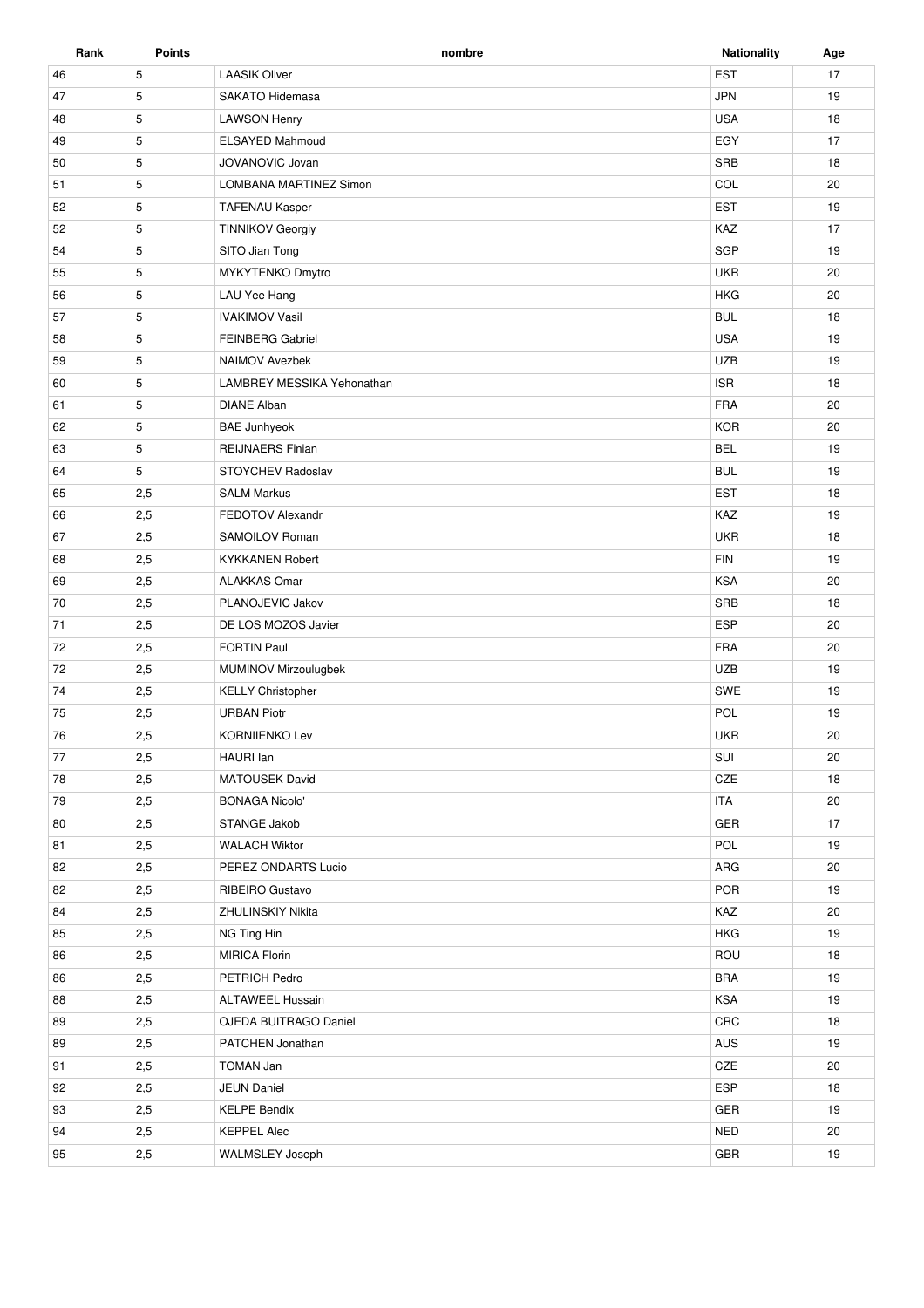| Rank | <b>Points</b> | nombre                                | <b>Nationality</b> | Age |
|------|---------------|---------------------------------------|--------------------|-----|
| 96   | 2,5           | <b>GABER Mohamed</b>                  | EGY                | 19  |
| 97   | 1,25          | <b>JUNG Seungho</b>                   | <b>KOR</b>         | 20  |
| 98   | 1,25          | <b>RIEDE Stefan</b>                   | <b>AUT</b>         | 18  |
| 99   | 1,25          | NAKAMOTO Naoshi                       | <b>JPN</b>         | 18  |
| 100  | 1,25          | POURMAND Nima                         | <b>SWE</b>         | 18  |
| 101  | 1,25          | TIMUROV Meyirkhan                     | <b>UZB</b>         | 17  |
| 102  | 1,25          | <b>GARCES MAFLA Sergio</b>            | COL                | 16  |
| 103  | 1,25          | <b>ERBETTA Diego</b>                  | SUI                | 20  |
| 103  | 1,25          | RYNKEVIC Alan                         | LTU                | 20  |
| 105  | 1,25          | <b>VILLACORTA PORTILLO Saul Moris</b> | <b>ESA</b>         | 18  |
| 106  | 1,25          | MNATSAKANYAN Grigor                   | <b>ARM</b>         | 19  |
| 107  | 1,25          | <b>BURGHELEA Andrei</b>               | ROU                | 18  |
| 108  | 1,25          | RONG Yao                              | CAN                | 18  |
| 109  | 1,25          | ALGADI Abubaker Reda                  | LBA                | 20  |
| 110  | 1,25          | <b>ONER Cengizhan</b>                 | <b>TUR</b>         | 16  |
| 111  | 1,25          | LOPEZ CORAZON Diego                   | <b>ESP</b>         | 20  |
| 112  | 1,25          | <b>ABBAS Yousif</b>                   | <b>KUW</b>         | 20  |
| 113  | 1,25          | LUKIN Bogdan                          | KAZ                | 17  |
| 114  | 1,25          | <b>SCHEMBRI Kruz</b>                  | <b>ISV</b>         | 16  |
| 115  | 1,25          | <b>KUTTI David</b>                    | SWE                | 19  |
| 116  | 1,25          | <b>KWAK Yeongtae</b>                  | <b>KOR</b>         | 19  |
| 117  | 1,25          | <b>AKAL Emir</b>                      | <b>TUR</b>         | 18  |
| 118  | 1,25          | <b>BRUNET Nathan</b>                  | CAN                | 20  |
| 119  | 1,25          | <b>ZHANG Nicholas</b>                 | CAN                | 16  |
| 120  | 1,25          | LAISHRAM Thoungamba Khuman            | <b>IND</b>         | 18  |
| 121  | 1,25          | <b>SEBESAN Claus</b>                  | ROU                | 19  |
| 122  | 1,25          | KATCHARAVA Luka                       | GEO                | 17  |
| 123  | 1,25          | <b>LABAKI</b> Samuel                  | <b>AUS</b>         | 18  |
| 124  | 1,25          | <b>ESENALIEV Zhoodat</b>              | KGZ                | 19  |
| 125  | 1,25          | <b>ROUBAILO Niels</b>                 | <b>NED</b>         | 19  |
| 126  | 1,25          | <b>KHALATYAN Ashot</b>                | <b>ARM</b>         | 17  |
| 127  | 1,25          | <b>DJUROVIC Milos</b>                 | <b>SRB</b>         | 18  |
| 128  | 1,25          | <b>KAMBESELES Peter George</b>        | GRE                | 20  |
| 129  | 0,625         | RANTANEN Joona                        | <b>FIN</b>         | 19  |
| 130  | 0,625         | <b>MARGHESCU Rares</b>                | ROU                | 17  |
| 131  | 0,625         | NORDTVEIT Didrik                      | <b>NOR</b>         | 17  |
| 132  | 0,625         | RASHAIDA Rahim                        | <b>BUL</b>         | 17  |
| 133  | 0,625         | AL SHUAIBI Saeed                      | OMA                | 15  |
| 134  | 0,625         | SPANOS Konstantin                     | AUT                | 18  |
| 135  | 0,625         | MARQUES Leonardo                      | <b>POR</b>         | 20  |
| 136  | 0,625         | <b>GUERREIRO Rafael</b>               | <b>ANG</b>         | 19  |
| 137  | 0,625         | <b>CHANDRAN Roshan</b>                | AUS                | 20  |
| 138  | 0,625         | <b>KAMALOV Ruslan</b>                 | KGZ                | 16  |
| 139  | 0,625         | EL GHADI Abdulmalek                   | LBA                | 20  |
| 140  | 0,625         | <b>ALAKHDAR Mohamed</b>               | LBA                | 19  |
| 141  | 0,625         | <b>CHRISTENSEN Valdemar Ditlev</b>    | <b>DEN</b>         | 19  |
| 142  | 0,625         | <b>SALEEM Hussien</b>                 | <b>IRQ</b>         | 19  |
| 143  | 0,625         | DONATO Olavo                          | <b>BRA</b>         | 20  |
| 144  | 0,625         | SHEE Tim Zhe Guang                    | SGP                | 18  |
| 145  | 0,625         | AL MAAZMI Mohamed                     | <b>UAE</b>         | 20  |
|      |               |                                       |                    |     |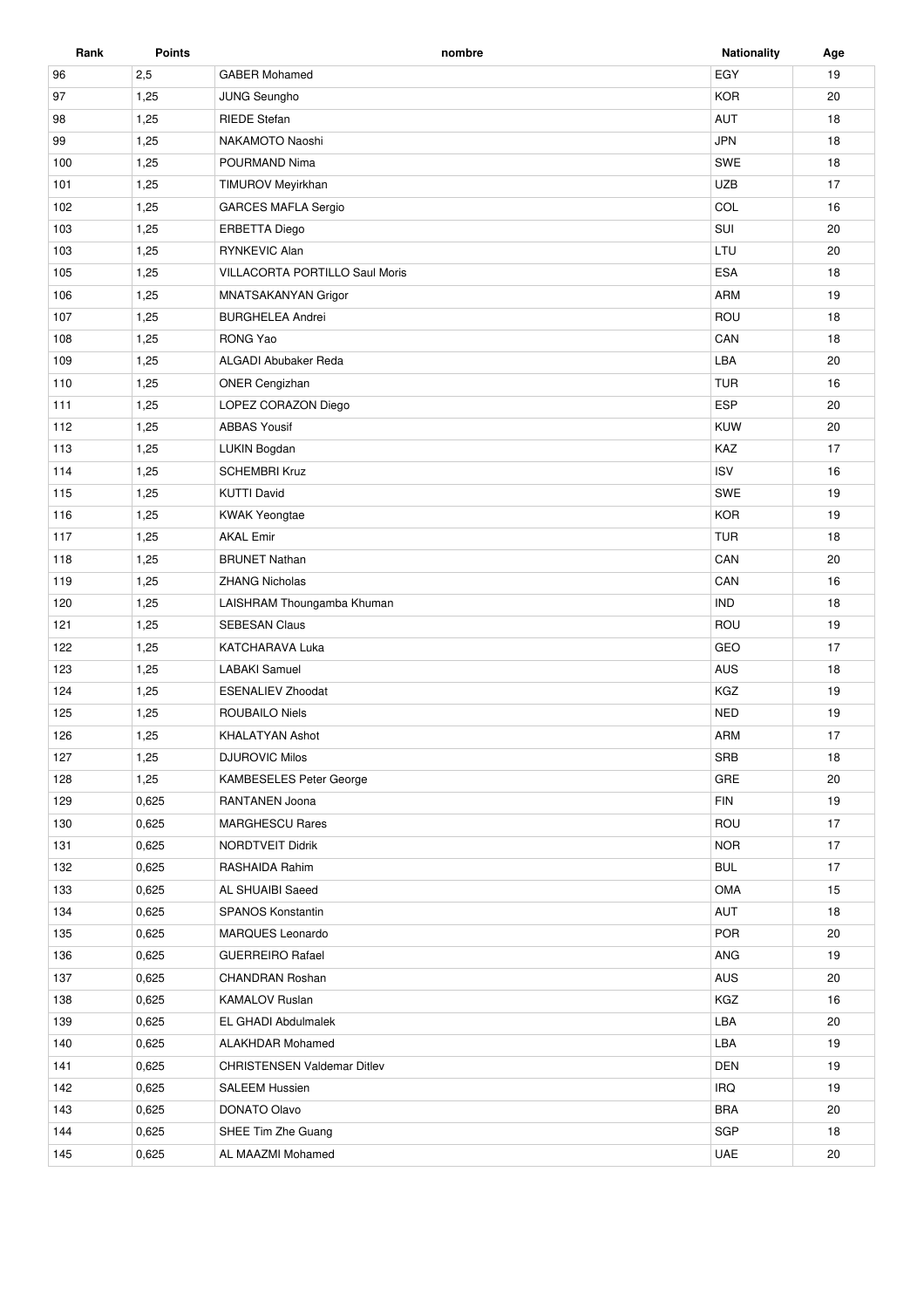| Rank | <b>Points</b> | nombre                           | <b>Nationality</b> | Age |
|------|---------------|----------------------------------|--------------------|-----|
| 146  | 0,625         | <b>TREBIS Michael</b>            | <b>GER</b>         | 19  |
| 147  | 0,625         | <b>VANDENHAUTE Lars</b>          | <b>BEL</b>         | 18  |
| 148  | 0,625         | <b>KAMBESELES Jack Michael</b>   | GRE                | 20  |
| 148  | 0,625         | <b>MOIDUNOV Akmal</b>            | KGZ                | 18  |
| 150  | 0,625         | SUICO Zachary Emanuel            | PHI                | 19  |
| 151  | 0,625         | <b>ALFIHANI Ahmed</b>            | <b>KSA</b>         | 18  |
| 151  | 0,625         | <b>SARAN Tom Jasper</b>          | <b>NZL</b>         | 20  |
| 153  | 0,625         | <b>PONIKVAR Lars</b>             | <b>SLO</b>         | 17  |
| 154  | 0,625         | <b>BIOLETTI Charles</b>          | <b>NZL</b>         | 20  |
| 155  | 0,625         | AL-FADAAQ Jaber                  | QAT                | 17  |
| 155  | 0,625         | SHUBHAM Shubham                  | <b>IND</b>         | 20  |
| 157  | 0             | <b>DIDIA Giorgi</b>              | GEO                | 19  |
| 157  | 0             | <b>TALIOTIS Alexandros</b>       | <b>CYP</b>         | 20  |
| 159  | 0             | STEWART Ryan                     | <b>NZL</b>         | 18  |
| 160  | 0             | CANO ACEVEDO Diego               | <b>PUR</b>         | 18  |
| 161  | 0             | <b>ALFADHLI Ali</b>              | <b>KUW</b>         | 20  |
| 161  | 0             | <b>KLAUS Robert</b>              | CZE                | 19  |
| 163  | $\pmb{0}$     | ZEMBORAIN NAVAJAS Jose Alejandro | ARG                | 17  |
| 164  | 0             | AL HARTHI AI Harith              | <b>OMA</b>         | 16  |
| 165  | 0             | SUCHARITKUL Raphi                | <b>THA</b>         | 15  |
| 166  | 0             | <b>ABBAS Ali</b>                 | KUW                | 17  |
| 167  | 0             | <b>BECKEMAN Erik</b>             | SWE                | 18  |
| 168  | 0             | KOK Kieron Zi Hua                | SGP                | 18  |
| 169  | 0             | <b>BOOBEK UULU Izat</b>          | KGZ                | 20  |
| 170  | 0             | <b>CHATZITYPIS Filippos</b>      | GRE                | 20  |
| 171  | 0             | PIEPER Jesse                     | <b>NED</b>         | 18  |
| 172  | 0             | <b>HAYER Inder Partap Singh</b>  | <b>IND</b>         | 19  |
| 173  | 0             | LOMHOLT Sebastian                | DEN                | 20  |
| 174  | 0             | <b>GIFFONI Miguel</b>            | <b>BRA</b>         | 19  |
| 175  | 0             | PRATLEY Aedyn                    | AUS                | 18  |
| 176  | $\pmb{0}$     | <b>ALOTAIBI Abdulkarim</b>       | <b>KSA</b>         | 19  |
| 177  | 0             | VAN ROOIJ Kevin                  | <b>NED</b>         | 20  |
| 178  | 0             | <b>BELSELAH Omar</b>             | <b>UAE</b>         | 18  |
| 179  | 0             | CABRERA Jose Faber               | PHI                | 16  |
| 180  | 0             | AL QAHTANI Meshaal               | QAT                | 16  |
| 181  | 0             | SIDIKOV Muhammadusuf             | <b>UZB</b>         | 18  |
| 182  | 0             | <b>LOEMAN Leandro</b>            | <b>BEL</b>         | 17  |
| 182  | 0             | MEDISAUSKAS Matas                | LTU                | 17  |
| 184  | 0             | CACACE Hugo                      | PAR                | 20  |
| 185  | 0             | <b>ONOFRE Diogo</b>              | POR                | 18  |
| 186  | 0             | ALBLOOSHI Saleh                  | UAE                | 17  |
| 187  | 0             | <b>ABOJATTILAH Anas</b>          | LBA                | 20  |
| 187  | 0             | <b>BASSIL Anthony</b>            | LBN                | 15  |
| 189  | 0             | EL CHEMALI Ghadi                 | LBN                | 17  |
| 189  | 0             | <b>TCHIPONGUE Daniel</b>         | ANG                | 17  |
| 191  | 0             | <b>AHMED Saif</b>                | <b>UAE</b>         | 20  |
| 192  | 0             | KOSTADINOV Alexander             | <b>BUL</b>         | 15  |
| 193  | 0             | RIBAS CANDELAS Fernando          | <b>PUR</b>         | 16  |
| 194  | 0             | <b>MOHAN Arvind</b>              | MAS                | 17  |
| 195  | 0             | <b>ALMALIKI Abbas</b>            | <b>IRQ</b>         | 20  |
|      |               |                                  |                    |     |